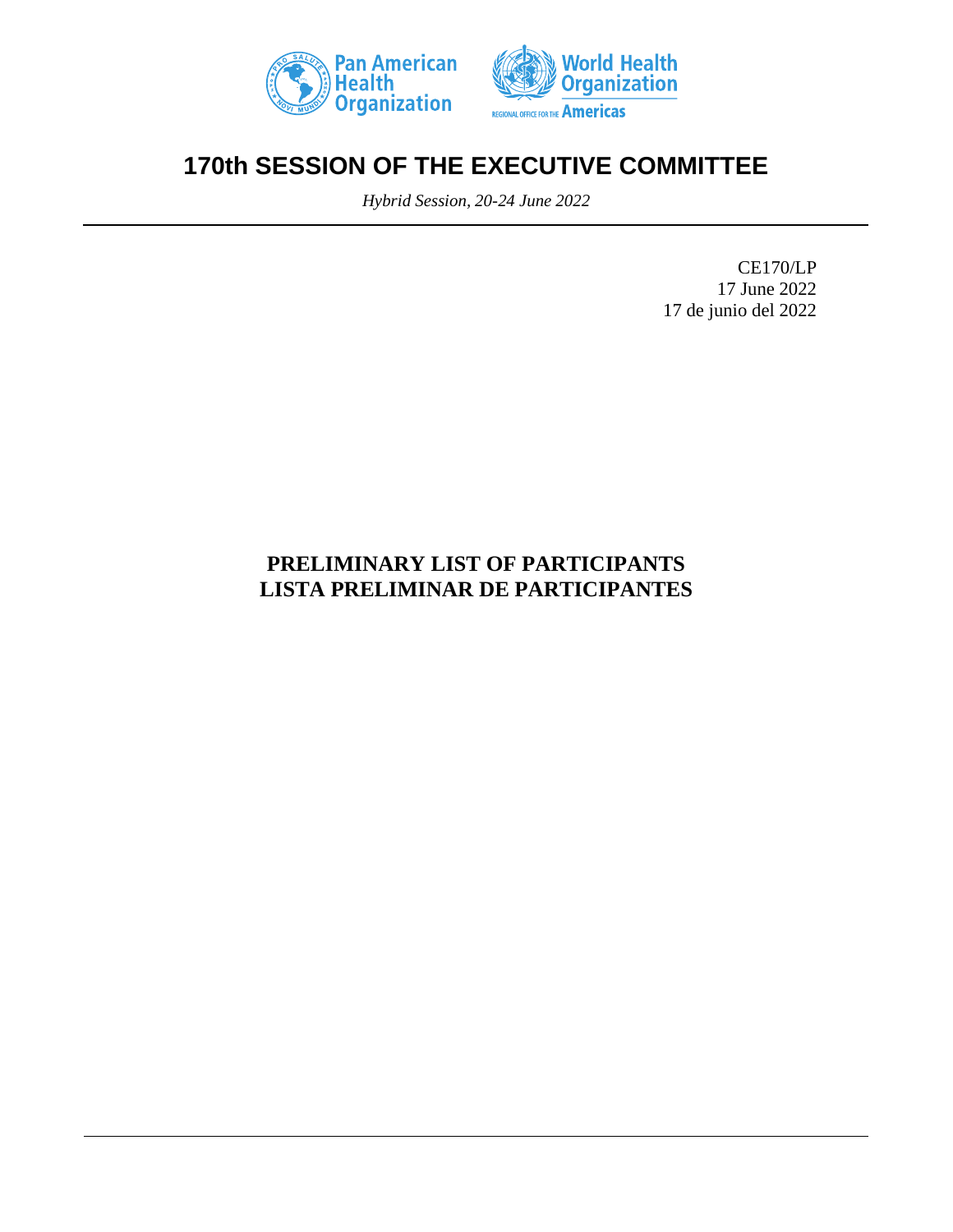## **LIST OF PARTICIPANTS/LISTA DE PARTICIPANTES**

## **OFFICERS / MESA DIRECTIVA**

**President / Presidente:**

**Vice-President / Vicepresidente:**

**Rapporteur / Relator:**

## **MEMBERS OF THE EXECUTIVE COMMITTEE / MIEMBROS DEL COMITÉ EJECUTIVO**

## **ARGENTINA**

Head of Delegation – Jefe de Delegación

Sra. Dra. Carla Vizzotti Ministra de Salud Ministerio de Salud Buenos Aires

Delegates – Delegados

Sra. Georgina Grigioni Asesora, Dirección Nacional de Relaciones Internacionales Ministerio de Salud Buenos Aires

Sra. Carla Moretti Directora Nacional de Relaciones **Internacionales** Ministerio de Salud Buenos Aires

Lic. Andrea Polach Asesora Dirección Nacional de Relaciones Internacionales Ministerio de Salud Buenos Aires

Sra. Gabriela Ramirez Asesora, Dirección Nacional de Relaciones Internacionales Ministerio de Salud Buenos Aires

## **BRAZIL/BRASIL**

Head of Delegation – Jefe de Delegación

Exmo. Sr. Otávio Brandelli Embajador, Representante Permanete do Brasil junto à Organização dos Estados Americanos Washington, D.C

Delegates – Delegados

Sra. Cristina Alexandre Assessora Especial para Assuntos Internacionais em Saúde Ministério da Saúde Brasilia

Sra. Indiara Gonçalves Assessora para Assuntos Multilaterais em Saúde Ministério da Saúde Brasília

Sr. Antonio Barra Torres **Director** Agência Nacional de Vigilância Sanitária Brasília

Sr. Juvenal Brasil Neto Director Adjunto Agência Nacional de Vigilância Sanitária Brasília

Sr. Leonardo Dutra Rosa Chefe da Assessoria de Assuntos Internacionais da Anvisa Ministério da Saúde Brasília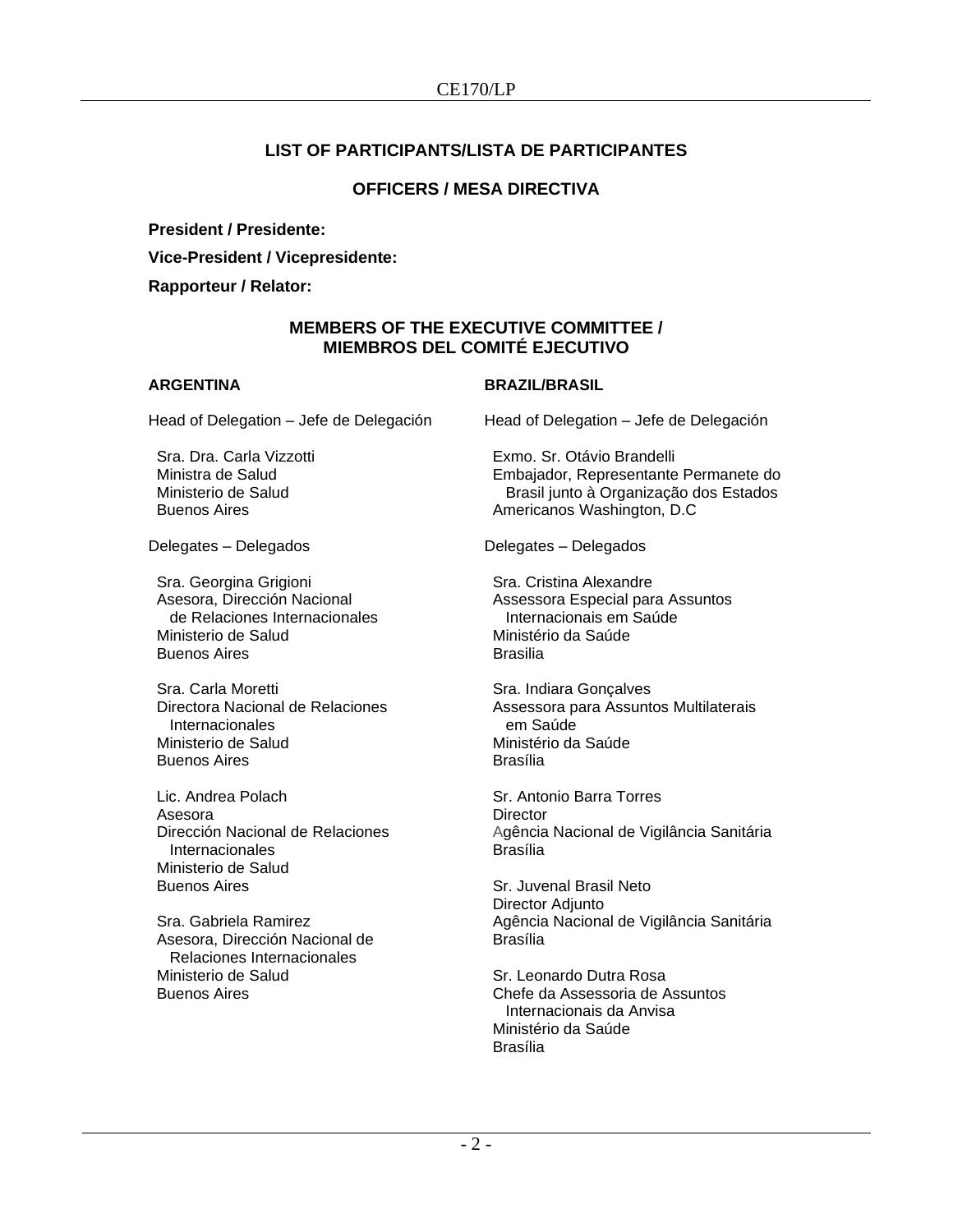## **MEMBERS OF THE EXECUTIVE COMMITTEE / MIEMBROS DEL COMITÉ EJECUTIVO** (*cont*.)

**BRAZIL/BRASIL** *(cont.)*

Sr. Matheus Machado de Carvalho Coordenador-Geral de Diplomacia da Saúde Ministério das Relações Exteriores Brasilia

Sr. Ciro Leal Martins da Cunha Conselheiro, Representante Alterno do Brasil junto à Organização dos Estados Americanos Washington, D.C

Sr. Jackson Lima Oliveira Primeiro Secretário, Representante Alterno do Brasil junto à Organização dos Estados Americanos Washington, D.C

Sra. Marina Pittella Chefe da Assessoria de Assuntos Internacionais em Saúde Ministério da Saúde Brasília

## **BOLIVIA**

Head of Delegation – Jefe de Delegación

Dra. Nila Heredia Experta Internacional de Salud Ministerio de Salud y Deporte La Paz

Delegates – Delegados

Dra. María Bolivia Rothe Caba Directora de Salud de Seguros de Salud de Corto PLazo Ministerio de Salud y Deporte La Paz

Dr. Juan Pablo Torres Asesor de Despacho Ministerial Ministerio de Salud y Deporte La Paz

## **BOLIVIA** (*cont*.)

Dr. David Mamani Calderon Responsable del Área de Relaciones Internacionales Ministerio de Salud y Deporte La Paz

Sra. Cecilia Urquita Pardo Consejero, Representante Alterno de Bolivia ante la Organización de los Estados Americanos Washington, D.C.

Sra. Natalia Porcel Vildoso Segundo Secretario, Representante Alterno de Bolivia ante la Organización de los Estados Americanos Washington, D.C.

## **COSTA RICA**

Head of Delegation – Jefe de Delegación

Sra. Adriana Salazar González Jefe de Asuntos Internacionales en Salud Ministerio de Salud San José

Delegates – Delegados

Excma. Sra. Alejandra Solano Cabalceta Embajadora, Representante Permanente de Costa Rica ante la Organización de los Estados Americanos Washington, D.C.

Sr. Antonio Alarcón Zamora Ministro Consejero, Representante Alterno de Costa Rica ante la Organización de los Estados Americanos Washington, D.C.

Sra. Carol Arce Echeverría Ministra Consejera, Representante Permanente de Costa Rica ante la Organización de los Estados Americanos New York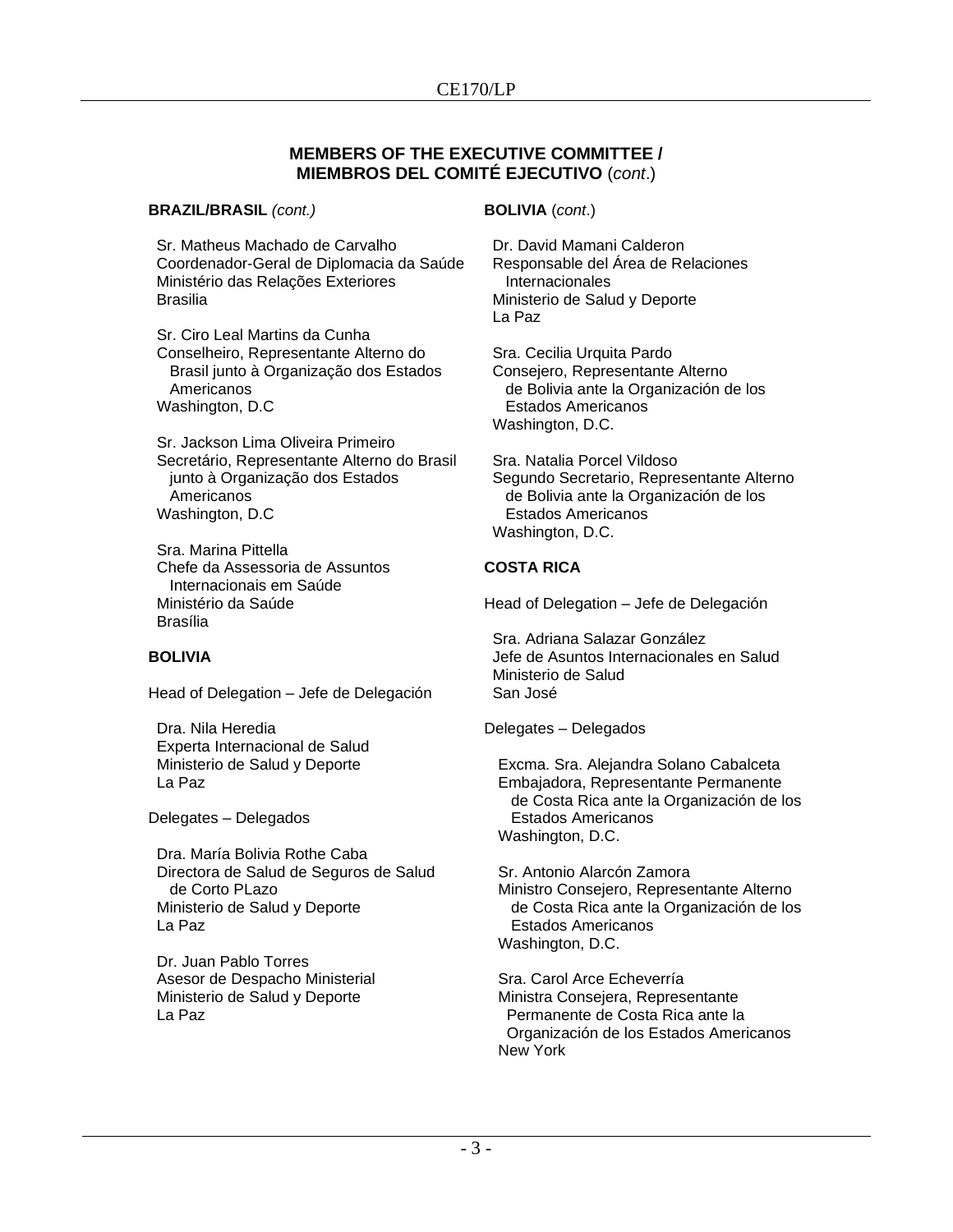## **MEMBERS OF THE EXECUTIVE COMMITTEE / MIEMBROS DEL COMITÉ EJECUTIVO** (*cont*.)

**COSTA RICA** *(cont.)*

Sra. Daisy Benítez Rodríguez Equipo Técnico de Gestión del Riesgo, Dirección General de Salud Ministerio de Salud Washington, D.C.

Ing. Keylor Castro Chacón Coordinador, Equipo Técnico de Gestión del Riesgo, Dirección General de Salud Ministerio de Salud San José

## **CUBA**

Head of Delegation – Jefe de Delegación

Dra. Evelyn Martínez Cruz Jefe del Departamento de Organismos Internacionales Ministerio de Salud Pública La Habana

Delegates – Delegados

Sr. Asdrúval De La Vega Tercer Secretario Embajada de Cuba Washington, D.C

## **HAITI/HAITÍ**

Head of Delegation – Jefe de Delegación

Dr. Alex Larsen Ministre de la Santé publique et de la Population Ministère de la Santé publique et de la Population Port-au-Prince

Delegates – Delegados

Dr. Jean Patrick Alfred Directeur de l'Unité de Planification Ministère de la Santé publique et de la Population Port-au-Prince

## **JAMAICA**

Head of Delegation – Jefe de Delegación

Dr. Christopher Tufton Minister of Health and Wellness Ministry of Health and Wellness Kingston

Delegates – Delegados

Dr. Jacquiline Bisasor McKenzie Chief Medical Officer Ministry of Health and Wellness Kingston

Mr. Dunstan Bryan Permanent Secretary Ministry of Health and Wellness Kingston

Dr. Karen Webster Kerr National Epidemiologist Ministry of Health and Wellness Kingston

Mr. Howard Lynch Chief Technical Director, Policy Planning and Development Division Ministry of Health and Wellness Kingston

Dr. Yonique Campbell Advisor Ministry of Health and Wellness Kingston

Dr. Naydene Williams Director, Health Services Planning and Integration Ministry of Health and Wellness Kingston

Dr. Nicole Dawkins Wright Director, Emergency Disaster Management and Special Services Ministry of Health and Wellness Kingston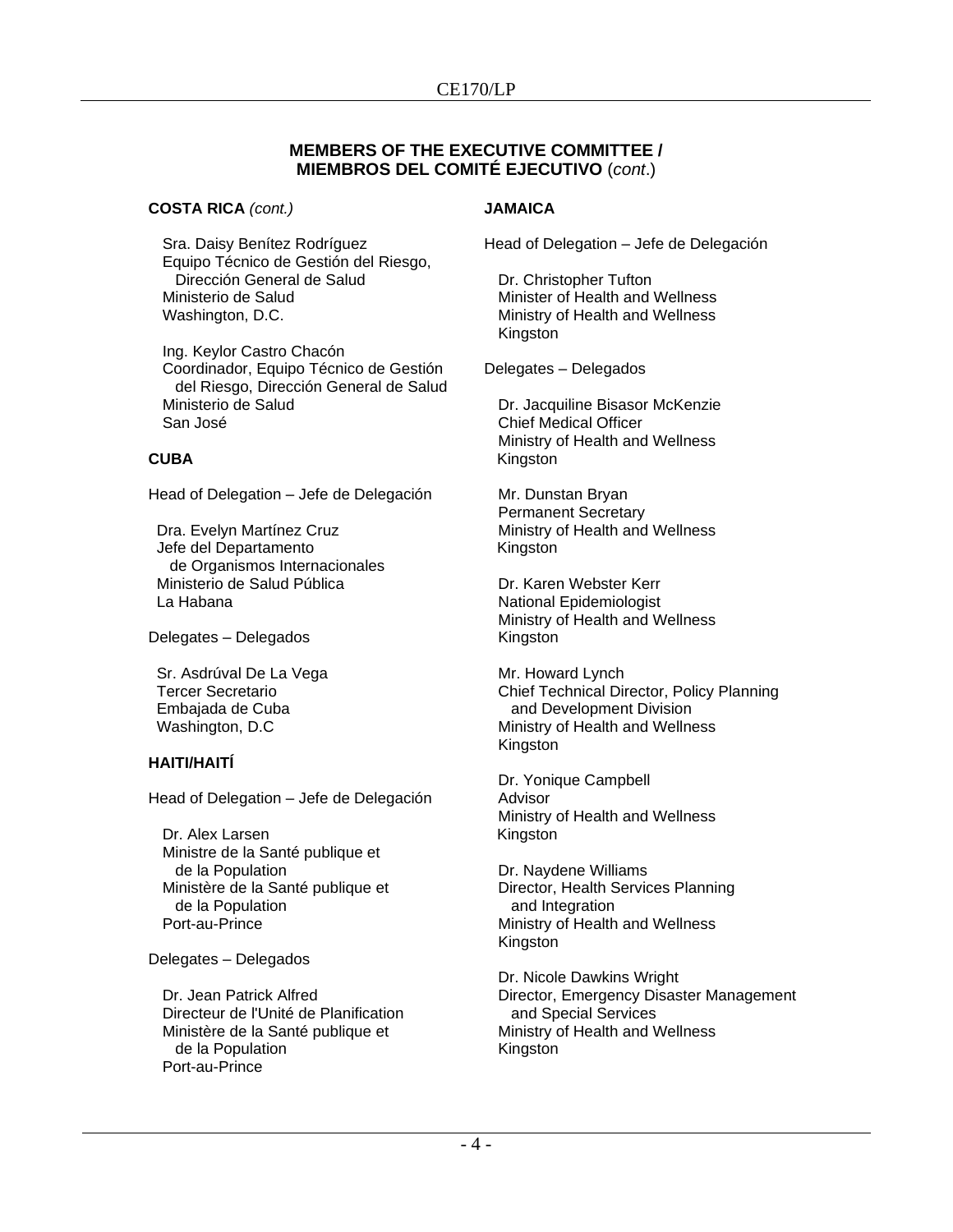## **MEMBERS OF THE EXECUTIVE COMMITTEE / MIEMBROS DEL COMITÉ EJECUTIVO** (*cont*.)

#### **JAMAICA** *(cont.)*

Dr. Melody Ennis Director, Family Health Services Ministry of Health and Wellness Kingston

Dr. Sandra Chambers Director, Health Promotion & Protection Ministry of Health and Wellness Kingston

Ms. Rowena Palmer Policy Director, International Health Ministry of Health and Wellness Kingston

Mrs. Patricia Ingram Martin Chief Nursing Officer Ministry of Health and Wellness Kingston

Ms. Cristina Edwards International Relations Officer Ministry of Health and Wellness Kingston

## **MEXICO/MÉXICO**

Dr. Hugo López-Gatell Ramírez Subsecretario de Prevención y Promoción de la Salud Secretaría de Salud México, D.F.

Dr. Marcos Cantero Cortés Titular de la Unidad de Análisis Económico Secretaría de Salud México, D.F.

Dr. Ricardo Cortés Alcalá Director General de Promoción de la Salud Secretaría de Salud. Mexico D.F.

## **MEXICO/MÉXICO** *(cont.)*

 Lic. Maite Narvaéz Abad Segunda Secretaria, Representante Alterna de México ante la Organización de los Estados Americanos Washington, D.C.

## **SURINAME** *(cont.)*

Head of Delegation – Jefe de Delegación

Hon. Dr. Amar N. Ramadhin Minister of Health Ministry of Health Paramaribo

Delegates – Delegados

Dr. Ritesh Dhanpat Deputy Director of Health Ministry of Health Paramaribo

Mr. Roshnie Jhnanjan International Relations Official in charge of CARICOM and PAHO Affairs Ministry of Health Paramaribo

Mrs. Saskia Bleau Acting Head of the Planning, Monitoring and Evaluation Department Ministry of Health Paramaribo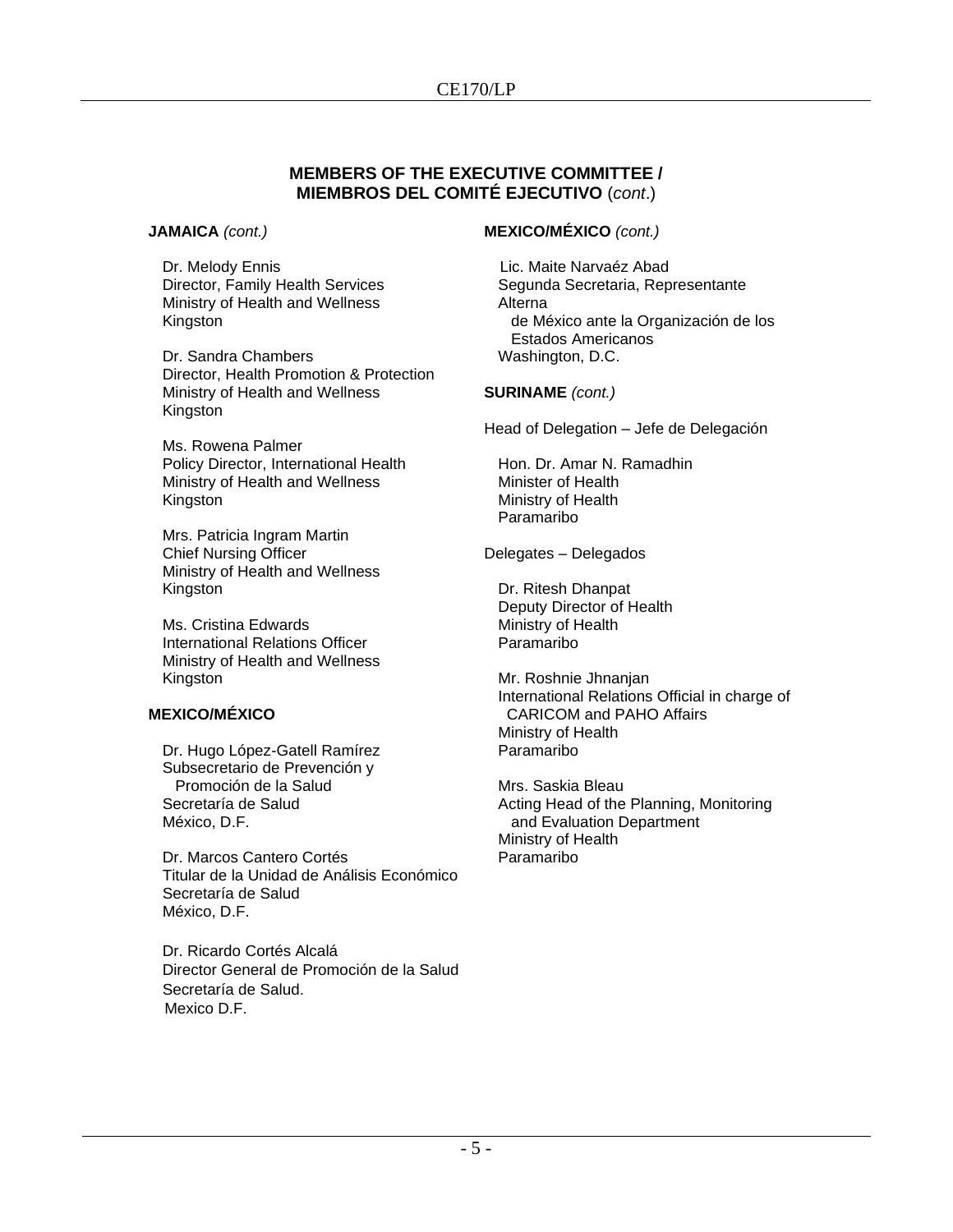#### **BAHAMAS**

Ms. Alarice Grant Senior Assistant Secretary Ministry of Health Nassau

Dr. Pearl McMillan Chief Medical Officer Ministry of Health and Wellness Nassau

Dr. Cherita Moxey Senior House Officer Ministry of Health Nassau

## **BELIZE/BELICE**

Hon. Kevin Bernard Minister of Health and Wellness Ministry of Health and Wellness Belmopan

Dr. Julio Sabido Chief Executive Officer Ministry of Health and Wellness Belmopan

## **CANADA/CANADÁ**

Ms. Madeline Bird Manager, Multilateral Relations Division Office of International Affairs for the Health Portfolio Government of Canada, Ottawa

Mr. François Jubinville Chargé d`Affaires a.i. Permanent Representative of Canada to the Organization of American States Washington, D.C

Ms. Jennifer Izaguirre Policy Analyst Office of International Affairs for the Health Portfolio Government of Canada, Ottawa

#### **CANADA/CANADÁ** *(cont.)*

Ms. Janet Ferreira Senior Development Officer Global Affairs Canada Inter-American Program **Ottawa** 

Ms. Charlotte McDowell Senior Development Officer and Alternate Representative of Canada to the Organization of American States Washington, D.C.

Mr. Michael Pearson Branch Head Office of International Affairs for the Health Portfolio Canada, Ottawa

Mr. Patrick Picard Health Counselor Office of International Affairs for the Health Portfolio Government of Canada, Ottawa

Mr. Josée Roy Director, Multilateral Relations Division Office of International Affairs for the Health Portfolio Government of Canada, Ottawa

Ms. Chantele Sitaram Policy Analyst, Multilateral Relations Division Office of International Affairs for the Health Portfolio Government of Canada, Ottawa

Mr. William Wang Policy Analyst Office of International Affairs for the Health Portfolio Government of Canada, Ottawa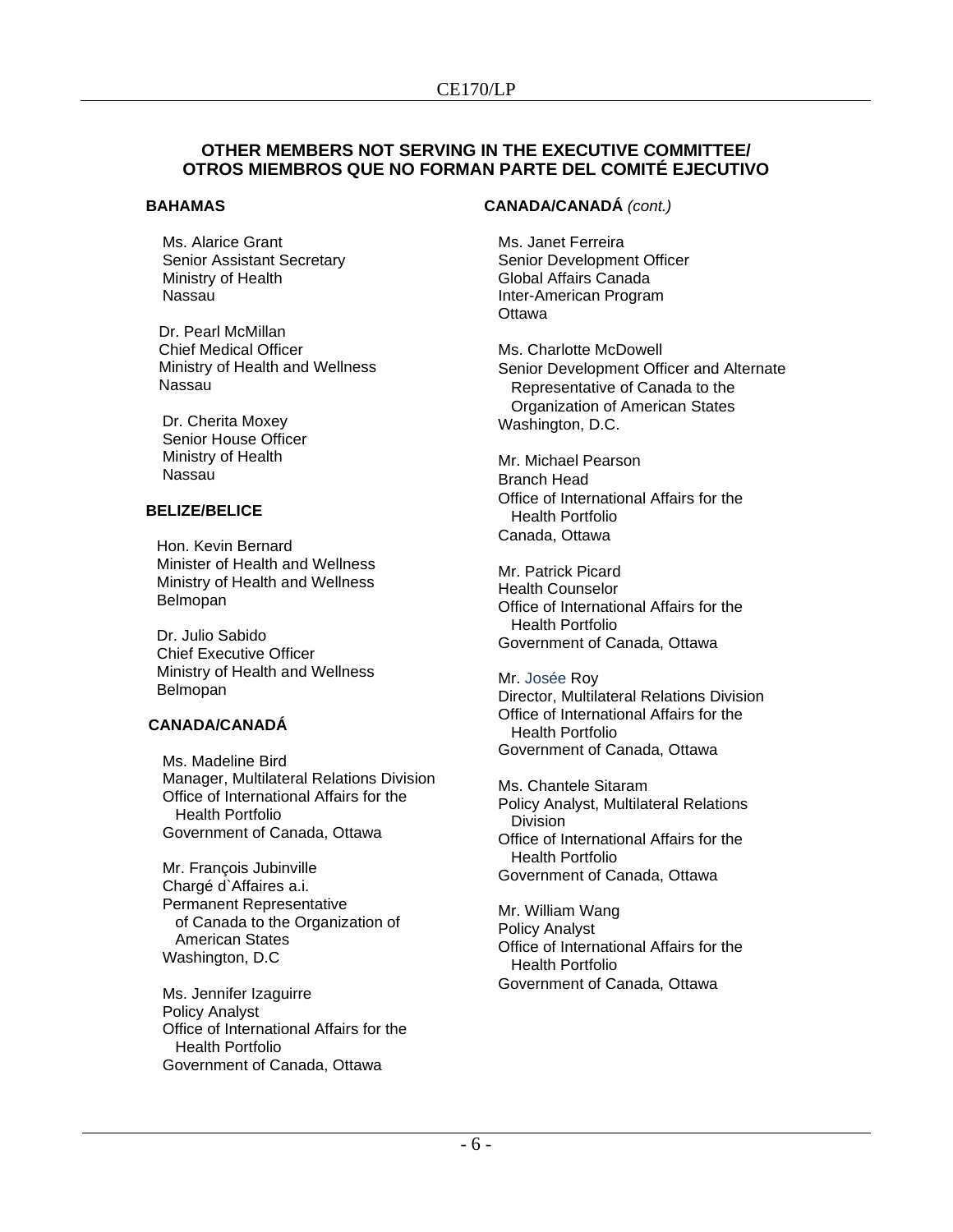## **CHILE**

Dr. Francisco Adriazola Santibáñez Coordinador de Asuntos Internacionales Ministerio de Salud Santiago

Sr. Sebastián Kraljevich Embajador, Representante Permanente de Chile ante la Organización de los Estados Americanos Washington, D.C

Sra. Ivis Pavez Relaciones Internacionales Ministerio de Salud Santiago

Sr. Roberto Villegas Representante Alterno de Chile ante la Organización de los Estados Americanos Washington, D.C

## **COLOMBIA**

Exmo. Sr. Alejandro Ordonez Embajador, Representante Permanente de Cololbia ante la Organización de los Estados Americanos Washington, D.C.

Sra. Adriana Maldonado Ministra Consejera, Representante Permanente Alterna de Colombia ante la Organización de los Estados Americanos Washington, D.C

Sr. Juan Carlos Bernal Coordinador Grupo de Cooperación y Relaciones Internacionales Ministerio de Salud y Protección Social Bogotá

## **COLOMBIA** *(cont.)*

Bogotá

Sr. Juan David Moncaleano Prado Coordinador, Coordinación de Asuntos Sociales Dirección de Asuntos Económicos, Sociales y Ambientales Ministerio de Salud y Protección Social

Sr. Luis Hernán Hincapié Matoma Asesor, Coordinación de Asuntos Sociales Dirección de Asuntos Económicos, Sociales y Ambientales Ministerio de Salud y Protección Social Bogotá

Sra. Grecia Umbarila Asesora, Grupo de Cooperación y Relaciones Internacionales Ministerio de Salud y Protección Social Bogotá

Sr. Juan Manuel Borraez Asesor, Grupo de Cooperación y Relaciones Internacionales Ministerio de Salud y Protección Social Bogotá

## **ECUADOR**

Dr. José Leonardo Ruales Estupiñan Viceministro de Gobernanza y Vigilancia de la Salud Ministerio de Salud Pública Quito

Dr. Fernando Jácome Gavilanez Director Nacional de Cooperación y Relaciones lnternacionales Ministerio de Salud Publica Quito

Lic. Luisa Albertina Noboa Paz y Miño Analista de Cooperación y Relaciones **Internacionales** Ministerio de Salud **Quito**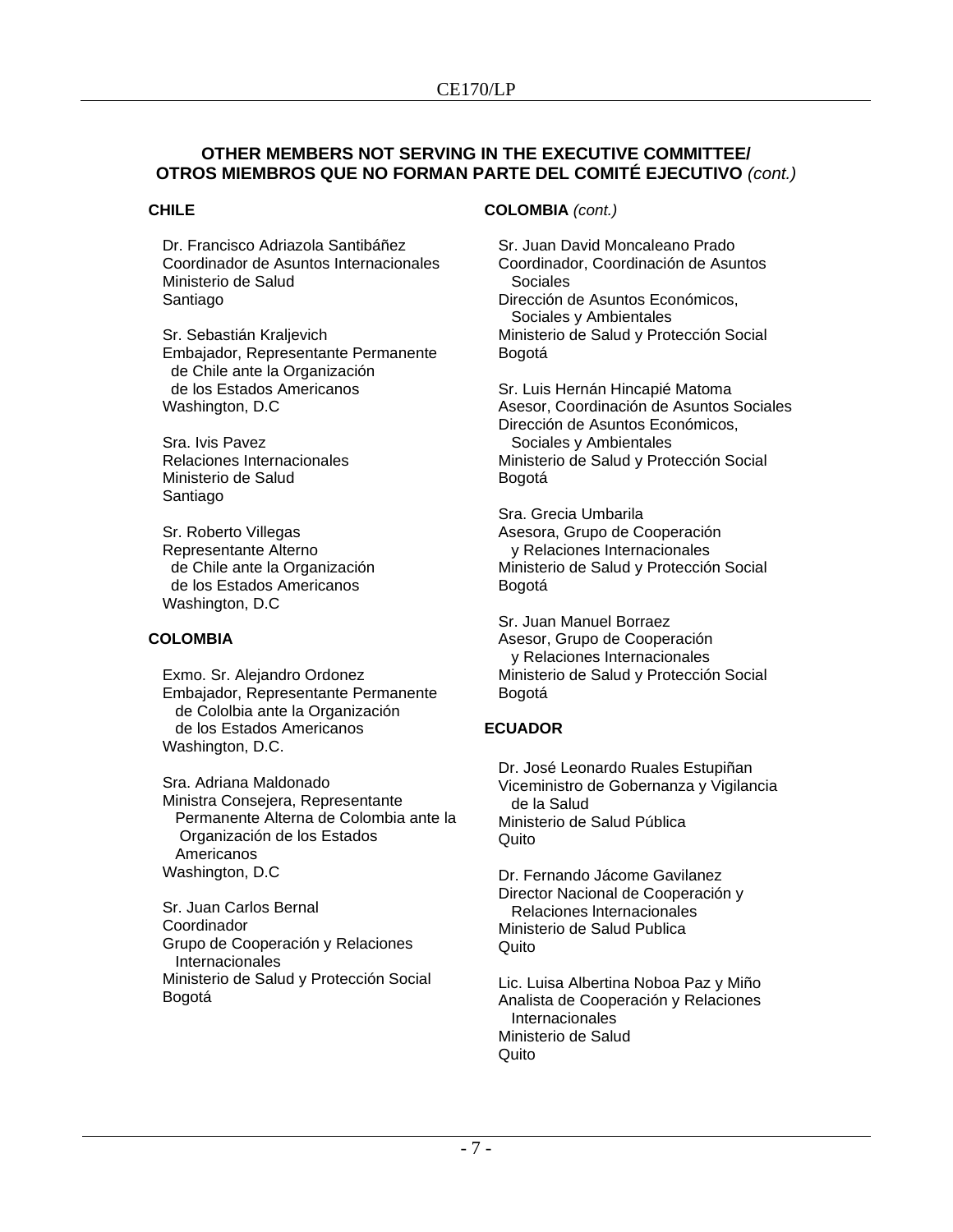**ECUADOR** *(cont.)*

Sr. Marco Ponce Ministro, Representante Alterno de Ecuador ante la Organización de los Estados Americanos Washington, D.C.

## **EL SALVADOR**

Dr. Carlos Gabriel Alvarenga Cardoza Viceministro de Gestión y Desarrollo en Salud Ministerio de Salud San Salvador

Dr. Elmer Roberto Bonilla Jefe de la Oficina de Relaciones Internacionales y Cooperación en Salud Ministerio de Salud San Salvador

Dr. Ronald Alfonzo Pérez Escobar Director de Políticas y Gestión de Salud Ministerio de Salud San Salvador

## **NICARAGUA**

Dr. Carlos Sáenz Torres Secretario General Ministerio de Salud Managua

## **PANAMA/PANAMÁ**

Dr. Luis Francisco Sucre Ministro de Salud Ministerio de Salud Ciudad de Panamá

Sra. Carmen Avila Directora de Organismos y Conferencias **Internacionales** Ministerio de Relaciones Exteriores Ciudad de Panamá

## **PANAMA/PANAMÁ** *(cont.)*

Dra. Ivette Berrío Viceministra de Salud Ministerio de Salud Ciudad de Panamá

Felix Correa Subdirector Nacional de Planificación Ministerio de Salud Ciudad de Panamá

Dra. Melva Cruz Directora General de Salud Pública Ministerio de Salud Ciudad de Panamá

Sra. Thays Noriega Directora de Asuntos Internacionales y Cooperación Técnica Ministerio de Salud Ciudad de Panamá

Sra. Lizbeth Linares Analista de Candidaturas Ministerio de Relaciones Exteriores Ciudad de Panama

Sr. Ricardo Pichel Jefe encargado de Relaciones **Multilaterales** Ministerio de Relaciones Exteriores Ciudad de Panama

Sra. Eyra Ruiz Ministra Consejera para asuntos Relacionados a la Salud Publica Ministerio de Salud Ciudad de Panama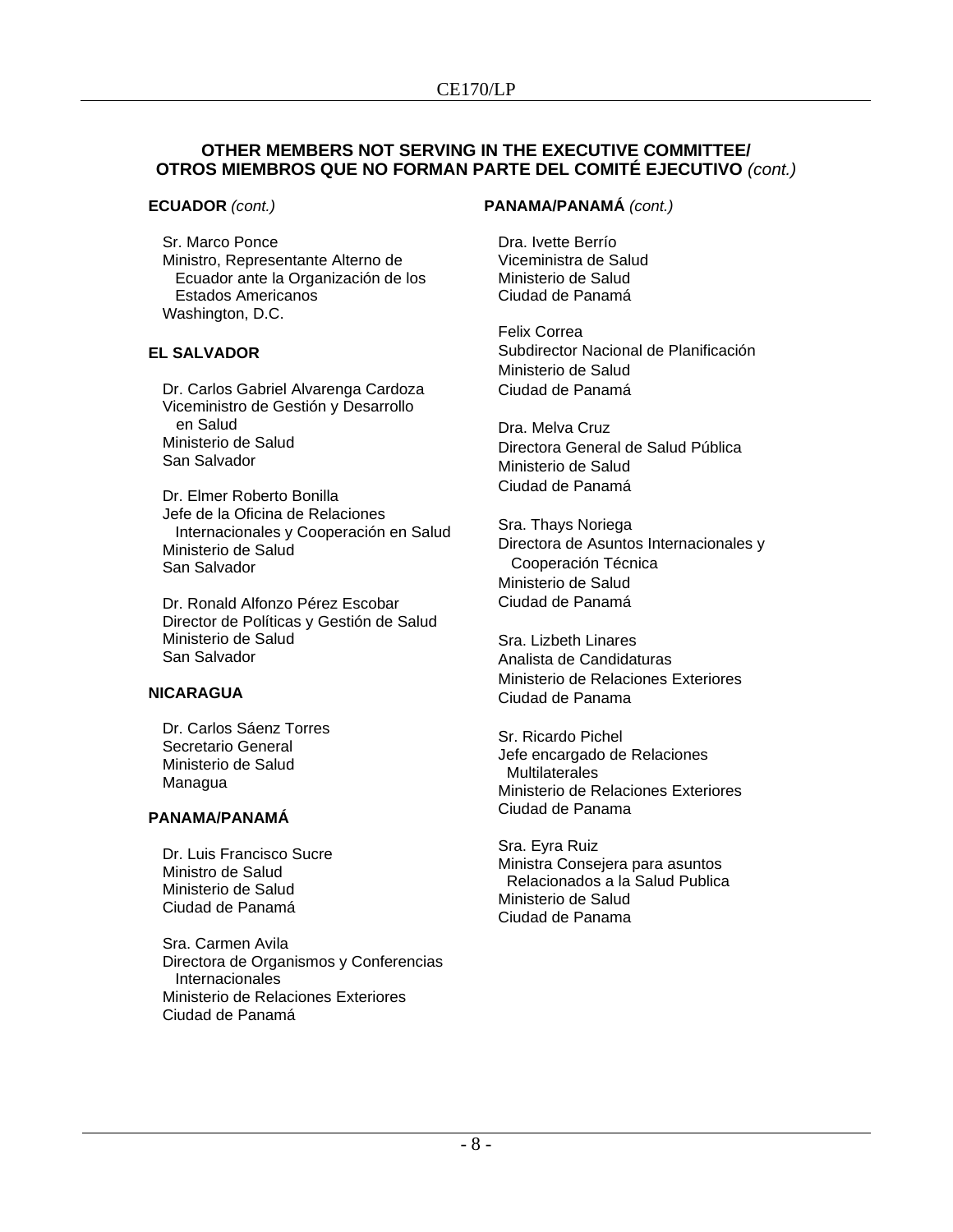## **PARAGUAY**

Abog. Anabell Britez Directora Técnica de Organismos Multilaterales e Intergubernamentales Ministerio de Salud Pública y Bienestar Social Asunción

Econ. Edgar Núñez Jefe del Departamento de Organismos No Gubernamentales Ministerio de Salud Pública y Bienestar Social Asunción

Lic. Cecilia Irazusta Directora General de Relaciones Internacionales Ministerio de Salud Pública y Bienestar Social Asunción

Lic. Lourdes Jara Jefa del Departamento de Sistema Interamericano Ministerio de Salud Pública y Bienestar Social Asunción

#### **TRINIDAD AND TOBAGO/TRINIDAD Y TABAGO**

Dr. Hazel Othello Director, Mental Health Unit Ministry of Health Port-of-Spain

Ms. Anita Sohan Director, International Cooperation Desk Ministry of Health Port-of-Spain

#### **UNITED STATES OF AMERICA/ESTADOS UNIDOS DE AMÉRICA**

Mr. Colin McIff Deputy Director Office of Global Affairs Department of Health and Human Services Washington, D.C

Mr. Nelson Arboleda Director, Americas Office Office of Global Affairs Department of Health and Human **Services** Washington, D.C.

Mrs. Mara Burr Director, Multilateral Relations Department of Health and Human **Services** Washington, D.C.

Ms. Nerissa Cook Deputy Assistant Secretary Bureau of International Organization Affairs Department of State Washington, D.C.

Mrs. Adriana Gonzalez Health Advisor Office of Economic and Development Affairs Bureau of International Organization **Affairs** Department of State Washington, D.C.

Mrs. Kristen Pisani **Director** Office of Economic and Development Assistance Bureau of International Organization Affairs Department of State Washington, D.C.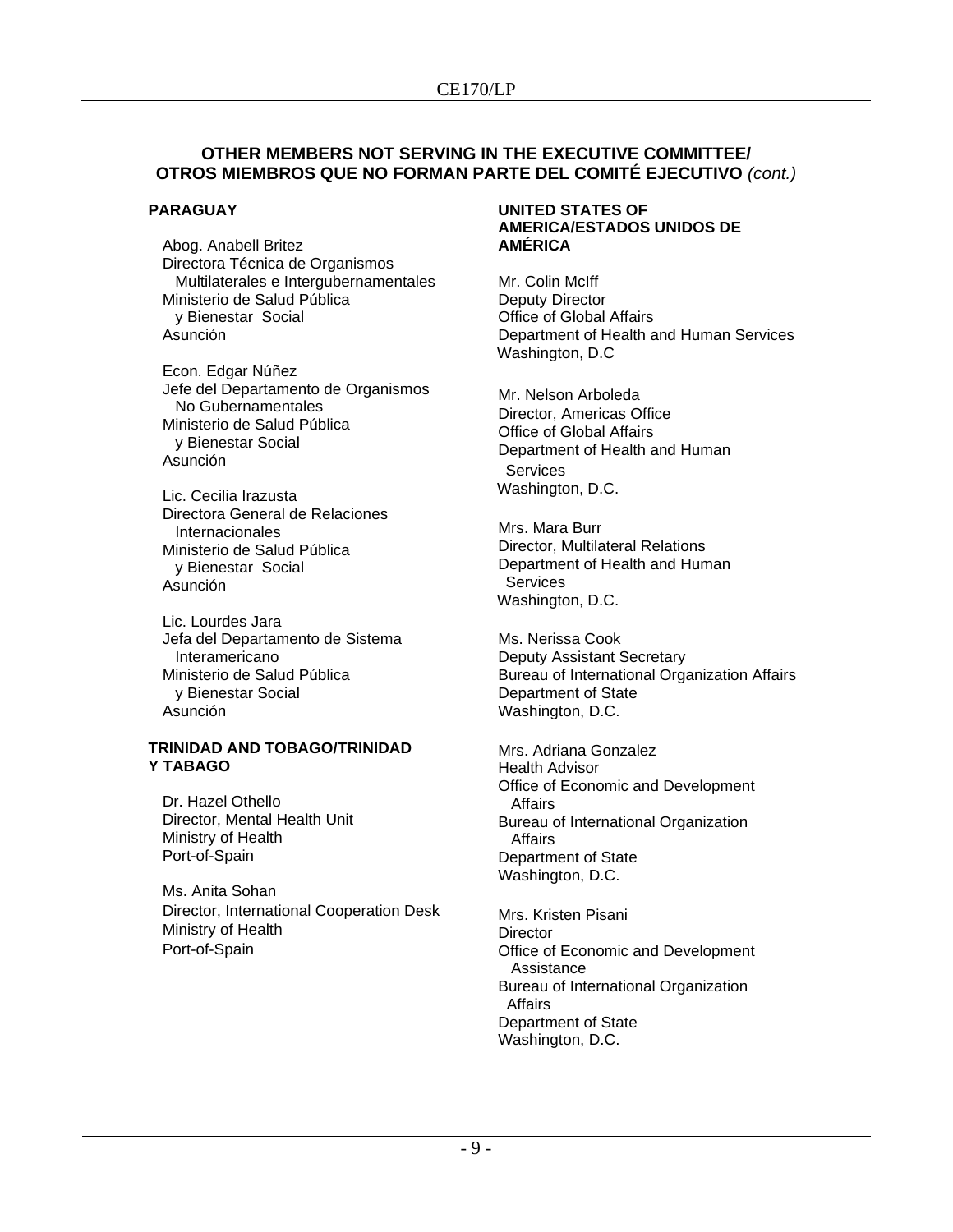#### **UNITED STATES OF AMERICA/ESTADOS UNIDOS DE AMÉRICA** *(cont.)*

Mr. Robert Allen Fellow Office of Management Policy and Resources Bureau of International Organization Affairs Department of State Washington, D.C.

Mr. Steven Constantinou Global Health Officer, Americas Office of Global Affairs Department of Health and Human Services Washington, D.C.

Mrs. Sarah Emami Senior Global Health Officer, Multilateral **Relations** Office of Global Affairs Department of Health and Human Services Washington, D.C.

Mr. Aaron Fondal Health Team Intern Office of Economic and Development Affairs  Bureau of International Organization Affairs  Department of State  Washington, D.C.

Mrs. Mackenzie Klein Global Health Officer Office of the Americas Office of Global Affairs Department of Health and Human **Services** Washington, D.C.

.

#### **UNITED STATES OF AMERICA/ESTADOS UNIDOS DE AMÉRICA** *(cont.)*

Ms. Maya Levine Senior Global Health Officer for Multilateral Relations Office of Global Affairs Department of Health and Human Services Washington, D.C.

Mrs. Heidi Mihm Health System Advisor Office of Regional Sustainable Development-Health Bureau of Latin America and the Caribbean U.S. Agency for International Development

Mrs. Leandra Olson Senior Global Health Officer, Multilateral Relations Office of Global Affairs Department of Health and Human Services Washington, D.C.

Mrs. Mara Pillinger Multilateral Policy Analyst Bureau for Policy, Planning and Learning U.S. Agency for International Development

Mrs. Stephanie Psaki Senior Advidor, Human Rights and Gender **Equity** Office of Global Affairs U.S. Department of Health and Human **Services** 

Ms. Barbara De Rosa-Joynt Health Advisor Office of Economic and Development Assistance Bureau of International Organization Affairs Department of State Washington, D.C.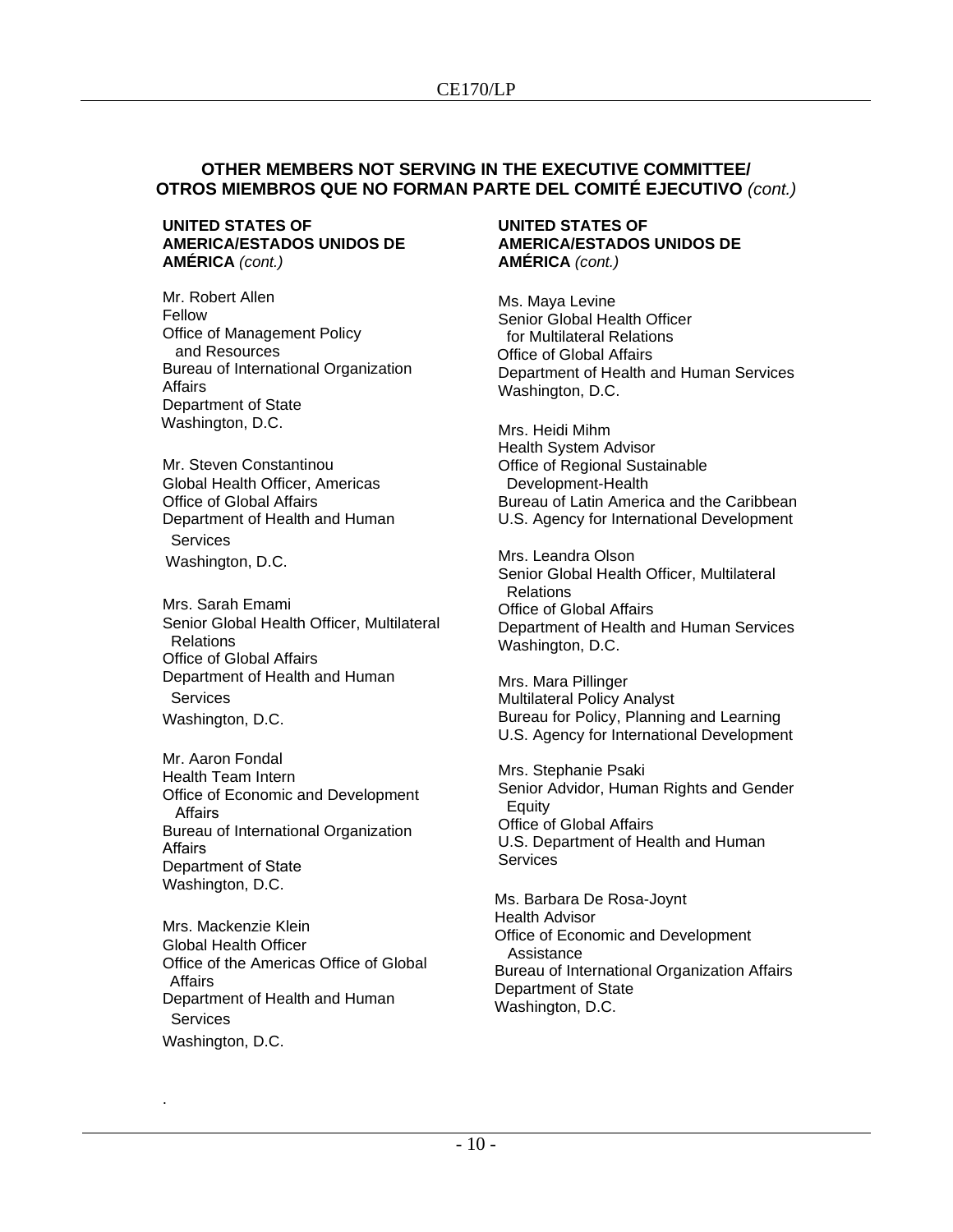#### **UNITED STATES OF AMERICA/ESTADOS UNIDOS DE AMÉRICA** *(cont.)*

Ms. Lauren Scott Health Advisor Office of Economic and Development Affairs Bureau of International Organization Affairs Department of State Washington, D.C.

## **URUGUAY**

Excmo. Sr. Washington Abdala Embajador, Representante Permanente de Uruguay ante la Organización de los Estados Americanos Misión Permanente de la OEA Washignton D.C

Dr. Miguel Asqueta Director General de Salud Ministerio de Salud Montevideo

Sra. Alicia Arbelbide Costas Ministro Consejero, Representante Alterno de Uruguay ante la Organización de los Estados Americanos Misión Permanente de la OEA Washington D.C

Lic. Gabriela Batlle Funcionaria del Departamento de Relaciones Internacionales y **Cooperacion** Ministerio de Salud Pública Montevideo

## **URUGUAY** *(cont.)*

Mag. Gabriela Gómez Directora de Relaciones Internacionales y Cooperación Ministerio de Salud Pública Montevideo

Lic. Luis Galicia Coordinador de las Áreas Programáticas Ministerio de Salud Pública Montevideo

Sr. Javier Rodríguez Tercer Secretario, Representante Alterno de Uruguay ante la Organización de los Estados Americanos Misión Permanente de la OEA Washington D.C

Sr. Carlos Ruiz Secretario del Ministro de Salud Pública Ministerio de Salud Pública Montevideo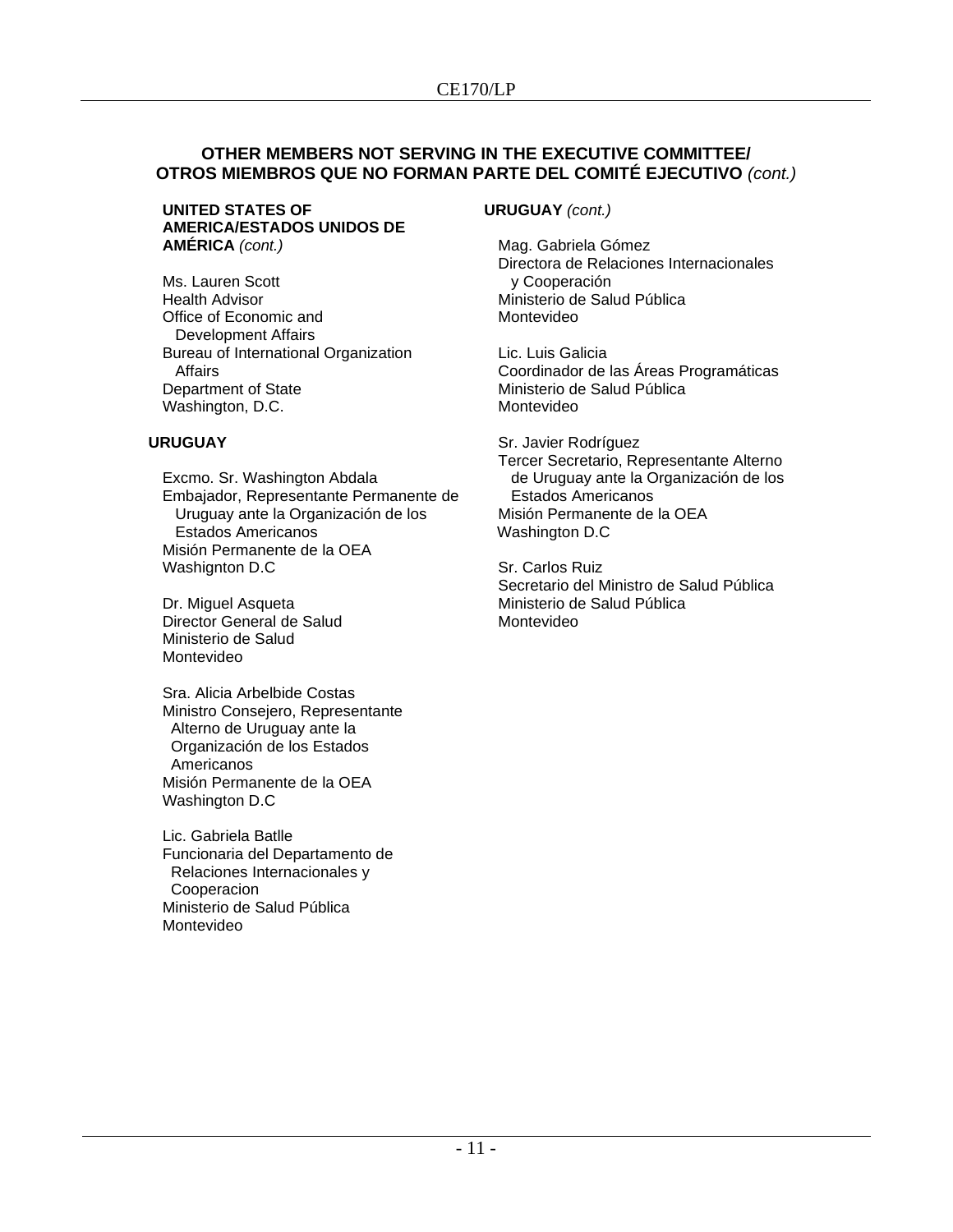## **ASSOCIATE MEMBERS / MIEMBROS ASOCIADOS**

#### **PUERTO RICO**

Dr. Raúl G. Castellanos Bran Coordinador de OPS/OMS Departamento de Salud Puerto Rico

Dr. Carlos Medallo López Secretario de Salud Departamento de Salud Puerto Rico

## **PUERTO RICO** *(cont.)*

Sra. Sanchez Alemán Analista de Planificación Oficina de Coordinación de la OPS Puerto Rico

## **PARTICIPATING STATES/ESTADOS PARTICIPANTES**

#### **FRANCE/FRANCIA**

Mrs. Anne Vidal de la Blache Ambassador, Permanent Representative of France to the Organization of American States Washington, D.C.

#### **FRANCE/FRANCIA** *(cont.)*

Mrs. Alexandra LeBorgne Political Advisor, Alternate Observer of France to the Organization of American States Washington, D.C.

## **OBSERVER STATES / ESTADOS OBSERVADORES**

## **PORTUGAL/PORTUGAL**

Ms. Alexandra Bilreiro Alternate Representative Embassy of Portugal Washington, D.C.

Mr. João Estaca **Officer** Embassy of Portugal Washington, D.C.

## **PORTUGAL/PORTUGAL** *(cont.)*

Mr. Francisco Leal De Almeida Counselor Embassy of Portugal Washington, D.C.

## **REPRESENTATIVES OF INTERGOVERNMENTAL ORGANIZATIONS/ REPRESENTANTES DE ORGANIZACIONES INTERGUBERNAMENTALES**

## **Caribbean Community/ Comunidad del Caribe**

Ms. Curvelle David Dr. Karen Gordon-Boyle Ms. Helen Royer

**Organization of American States/ Organización de los Estados Americanos**

Ms.Maricarmen Plata Ms. Esperanza Ramos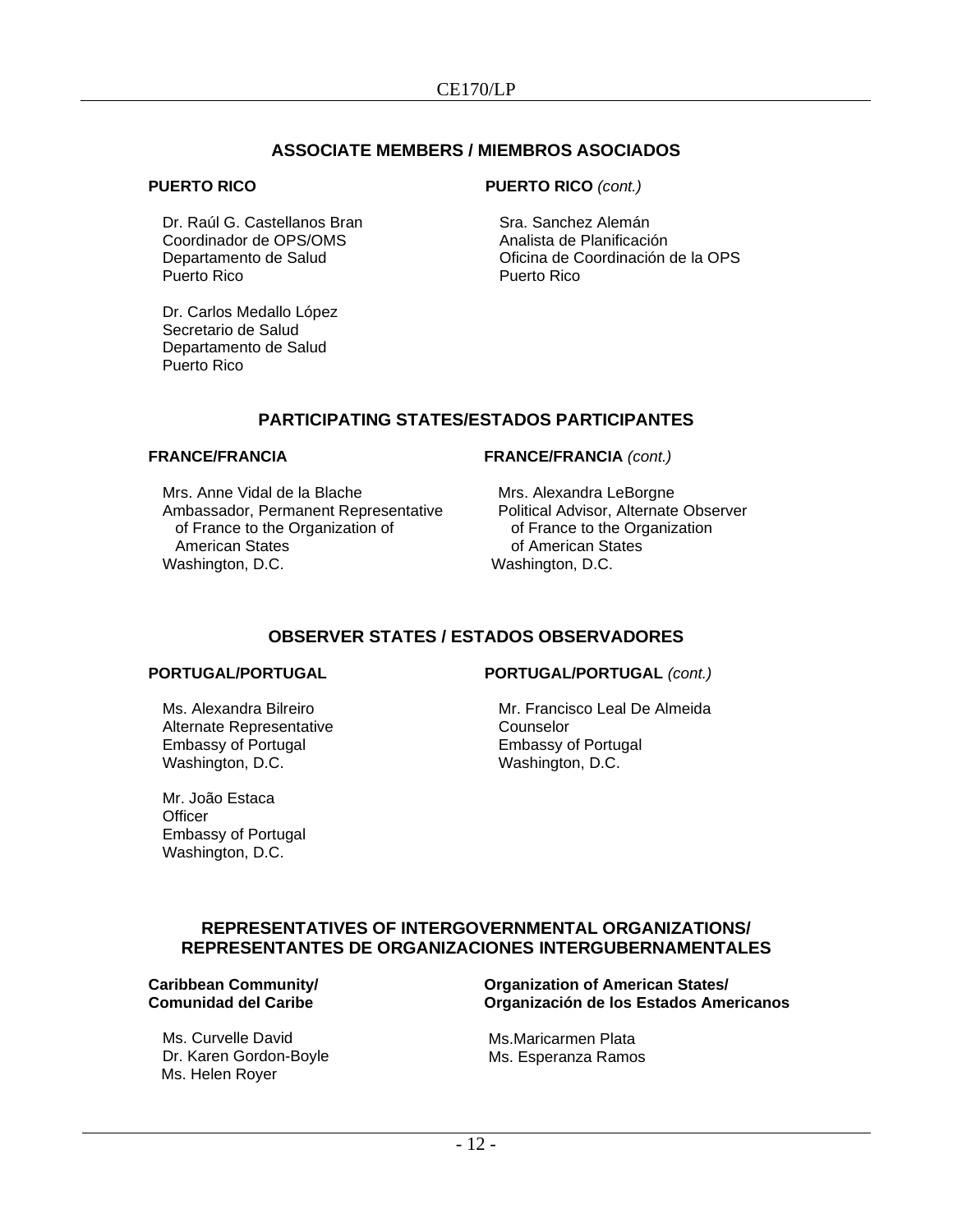## CE170/LP

## **REPRESENTATIVES OF NON-STATE ACTORS IN OFFICIAL RELATIONS WITH PAHO/ REPRESENTANTES DE AGENTES NO ESTATALES EN RELACIONES OFICIALES CON LA OPS**

#### **American Public Health Association/ Asociación Americana de Salud Pública**

Dr. Georges Benjamin Ms. Vina HuLamm

**American Speech-Language-Hearing Association/Asociación Americana del Habla, Lenguaje y Audición**

Mrs. Lily Waterston

#### **Asociación Mundial para la Salud Sexual**

Mrs.Esther Corona-Vargas

#### **Confederación Latinoamericana de Bioquímica Clínica**

Dra. Stella Raymondo

#### **Drug for Neglected Diseases Initiative/ Iniciativa Medicamentos para Enfermedades Olvidadas**

Mr. Sergio Alejandro Sosa Estani

## **Fundación Mundo Sano**

Lic. Marcelo Abril Mr. Sebastián Cañón Mrs. Andrea Gómez Bravo

#### **Inter-American Association of Sanitary and Environmental Engineering/ Asociación Interamericana de Ingeniería Sanitaria y Ambiental**

Sr. Hugo Esteban Leigue Silva

**Latin American Association of the Pharmaceutical Industry /Asociación Latinoamericana de Industrias Farmacéuticas**

 Dr. Ruben Abete Lic. Miguel Mato

**Latin American Federation of the Pharmaceutical Industry /Federacion Latinoamericana de Industrias Farmacéuticas**

 Sra. Maria Alejandra De Guzman Sra. Yaneth Giha

#### **National Alliance for Hispanic Health/ Alianza Nacional para la Salud Hispana**

Ms. Marcela Gaitán

#### **Pan-American Federation of Nursing Professionals/ Federación Panamericana de Enfermeras Profesionales**

Mg. Maria Concepcion Chavez

## **United States Pharmacopeia**

Mr. Efren Elias-Galaviz Mr. Victor Pribluda Mr. Michael Schmitz Mrs. Luciana Takara

## **Global Oncology**

Mr. Phil Garrity